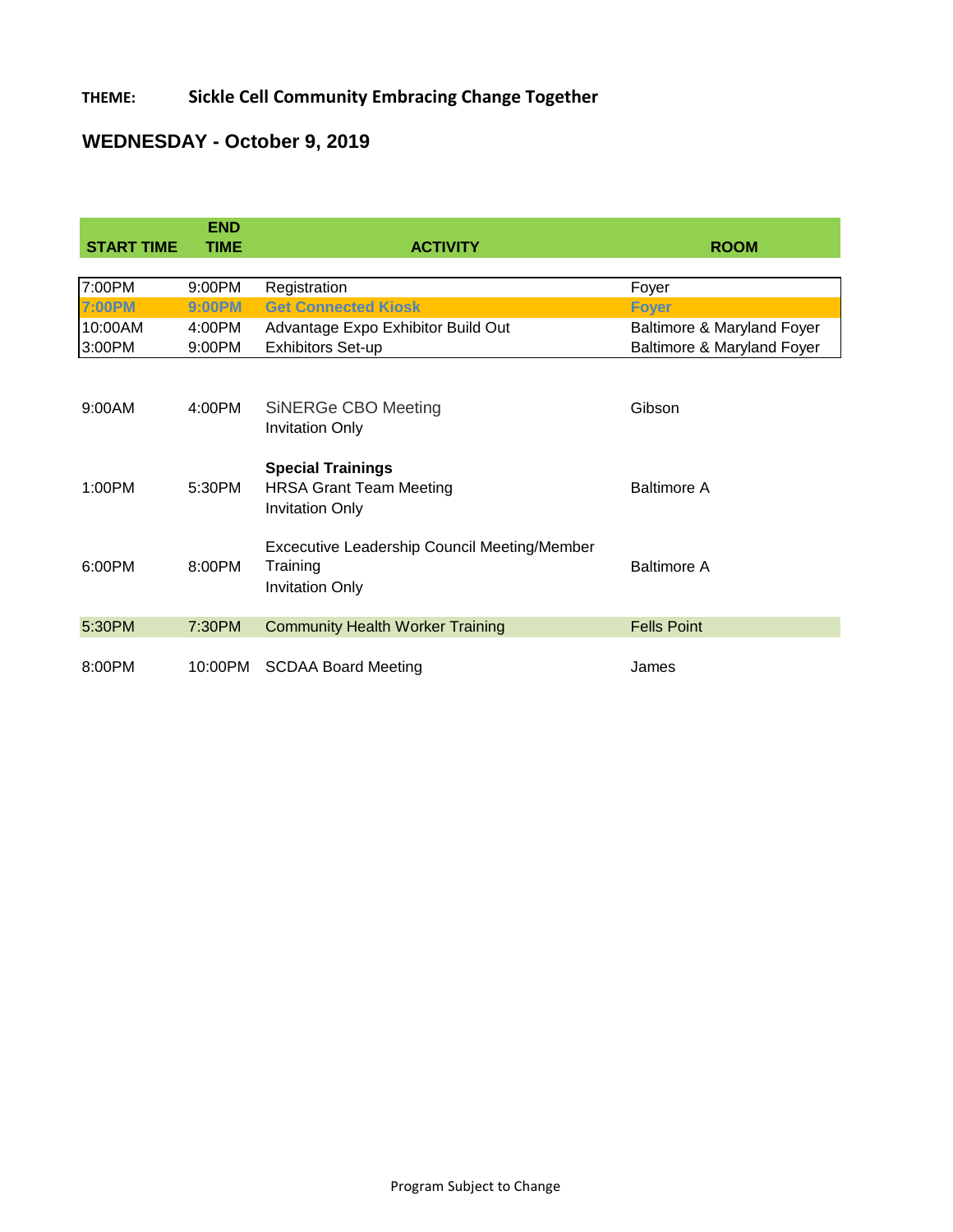## **THEME: Sickle Cell Community Embracing Change Together**

## **THURSDAY - OCTOBER 10, 2019**

| <b>START</b><br><b>TIME</b>           | <b>END</b><br><b>TIME</b>          | <b>ACTIVITY</b>                                                                                                                                                                                 | <b>ROOM</b>                                                                                            |
|---------------------------------------|------------------------------------|-------------------------------------------------------------------------------------------------------------------------------------------------------------------------------------------------|--------------------------------------------------------------------------------------------------------|
|                                       |                                    |                                                                                                                                                                                                 |                                                                                                        |
| 7:30AM                                | 5:00PM                             | Registration                                                                                                                                                                                    | Foyer                                                                                                  |
| 7:30AM<br>7:30AM<br>11:00AM<br>3:00PM | <b>5:00PM</b><br>10:00AM<br>5:30PM | <b>Get Connected Kiosk</b><br><b>Exhibitor Set-up</b><br><b>Exhibits Open</b><br>Poster Set-Up                                                                                                  | <b>Foyer</b><br>Baltimore & Maryland Foyer<br>Baltimore & Maryland Foyer<br>Baltimore & Maryland Foyer |
| 7:30AM                                | 8:30AM                             | <b>Super Power Hour</b><br><b>Breakfast</b><br><b>Speed Networking</b>                                                                                                                          | <b>Federal Hill</b><br>Homeland                                                                        |
| 8:00AM                                | 9:00AM                             | <b>Special Workshop</b><br>Stigmas & Discrimination: is this still an issue for Sickle Cell<br><b>Patients</b><br>Dominique Friend                                                              | <b>Baltimore A</b>                                                                                     |
| 8:00AM                                | 9:15AM                             | <b>SCDAA Business Session</b>                                                                                                                                                                   | Maryland EDF                                                                                           |
| 9:15AM                                | 10:00AM                            | <b>Opening Ceremony</b>                                                                                                                                                                         |                                                                                                        |
| 10:00AM                               | 10:15AM                            | <b>Break</b>                                                                                                                                                                                    | <b>Baltimore &amp; Maryland Foyer</b>                                                                  |
| 10:15AM                               | 12:00PM                            | <b>PLENARY SESSION I</b>                                                                                                                                                                        | Maryland DEF                                                                                           |
|                                       |                                    | <b>Community Based Organization Highlights</b>                                                                                                                                                  |                                                                                                        |
| 10:15AM                               | 10:40AM                            | Legislative Victories in Indiana<br>Gary Gibson                                                                                                                                                 |                                                                                                        |
| 10:40AM                               | 11:05AM                            | HRSA Newborn Screening Grant, Challenges and<br><b>Successes</b><br>Alysian Thomas, JD                                                                                                          |                                                                                                        |
| 11:05AM                               | 11:30AM                            | Legislative Victories in Texas<br><b>Tonya Prince</b>                                                                                                                                           |                                                                                                        |
| 11:30AM                               | 11:45AM                            | A New Way to Learn About Hydroxyurea<br>Wanda Whitten-Shurney, MD                                                                                                                               |                                                                                                        |
| 11:45AM                               | 1:00PM                             | Understanding the Impact of Vaso-occlusion and Vaso-<br>occlusive Crises on Patients With Sickle Cell Disease<br>Lunch and Learn Sponsored by Novartis<br>Kalpna Gupta, PhD<br>Julie Kanter, MD | Maryland DEF                                                                                           |
|                                       |                                    | Natasha Thomas                                                                                                                                                                                  |                                                                                                        |

11:45AM 1:00PM **Executive Leadership Luncheon** *(Invite only)* Fells Point

### 1:15PM 3:15PM **CONCURRENT WORKSHOPS SESSION I**

### **Beginner's Track** Maryland DEF

1:15PM 3:15PM Sickle Cell Basics Wanda Whitten-Shurney, MD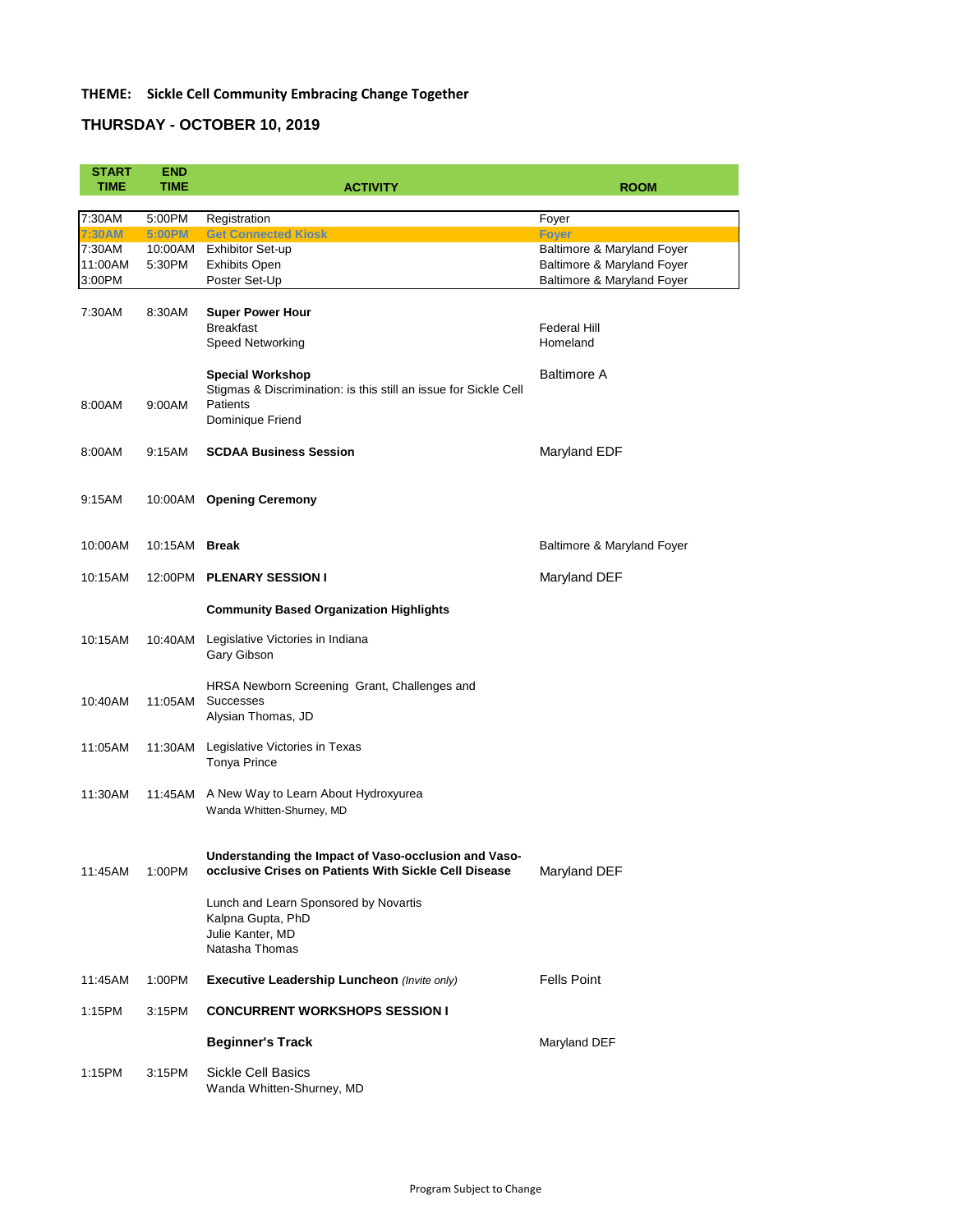## **THURSDAY - OCTOBER 10, 2019**

|        |        | <b>Patient &amp; Family Track I</b>                                                                                | <b>Baltimore A</b>  |
|--------|--------|--------------------------------------------------------------------------------------------------------------------|---------------------|
| 1:15PM | 1:45PM | New Treatments For Sickle Cell Disease: What Might The<br>Future Hold?<br>James Eckman, MD                         |                     |
| 1:45PM | 2:15PM | A How To Guide for Incorporating Primary Care Into Your<br><b>Overall Health Care Team</b><br>Gwen Poles, DO, FACP |                     |
| 2:15PM | 2:45PM | Thriving While Living With Sickle Cell<br><b>Andre Harris</b>                                                      |                     |
| 2:45PM | 3:15PM | Transfusions and Hydroxyurea: What you Need to Know<br>Kim Smith-Whitley, MD                                       |                     |
|        |        | <b>Nursing Track I</b>                                                                                             | <b>Baltimore B</b>  |
| 1:15PM | 1:45PM | Apheresis in Sickle Cell Disease<br>Randy Henry, RN, BSN                                                           |                     |
| 1:45PM | 2:15PM | Pain Management and the use of Toxicology Screenings<br>Genice Nelson, DNP, APRN, ANP-BC and Teresa Works, LISCW   |                     |
| 2:15PM | 2:45PM | Non-Pharmacological Pain Management: Virtual Reality And<br><b>Expressive Arts</b><br>Jocelyn Mallard, APN         |                     |
| 2:45PM | 3:15PM | Panel/Participant Discussion                                                                                       |                     |
|        |        | <b>Physician/Provider Track</b>                                                                                    | <b>Federal Hill</b> |
| 1:15PM | 1:45PM | Chronic SCD Pain Management in the Era of The Opioid<br><b>Crisis</b><br>Wally Smith, MD                           |                     |
| 1:45PM | 2:15PM | Developing a Sickle Cell Medical Home Within Your<br>Institution<br>Payal Desai, MD                                |                     |
| 2:15PM | 2:45PM | Management of Acute Pain in SCD<br>James Eckman, MD                                                                |                     |
| 2:45PM | 3:15PM | Transition from a Pediatric Perspective: What do Adult<br><b>Providers Need to Know</b><br>Andrew Campbell, MD     |                     |
|        |        | <b>Psychosocial Track</b>                                                                                          | Homeland            |
| 1:15PM | 1:45PM | Psychosocial Health in SCD<br>Charles Jonassaint, PhD, MHS                                                         |                     |
| 1:45PM | 2:15PM | <b>Psychiatric Collaborative Care Model</b><br>Judith Cavazos, PhD                                                 |                     |
| 2:15PM | 2:45PM | Patient Reported Outcomes in Sickle Cell Disease                                                                   |                     |

Patrick Carroll, MD

2:45PM 3:15PM Stigma and SCD Shawn Bediako, PhD

3:15PM 3:30PM **Break**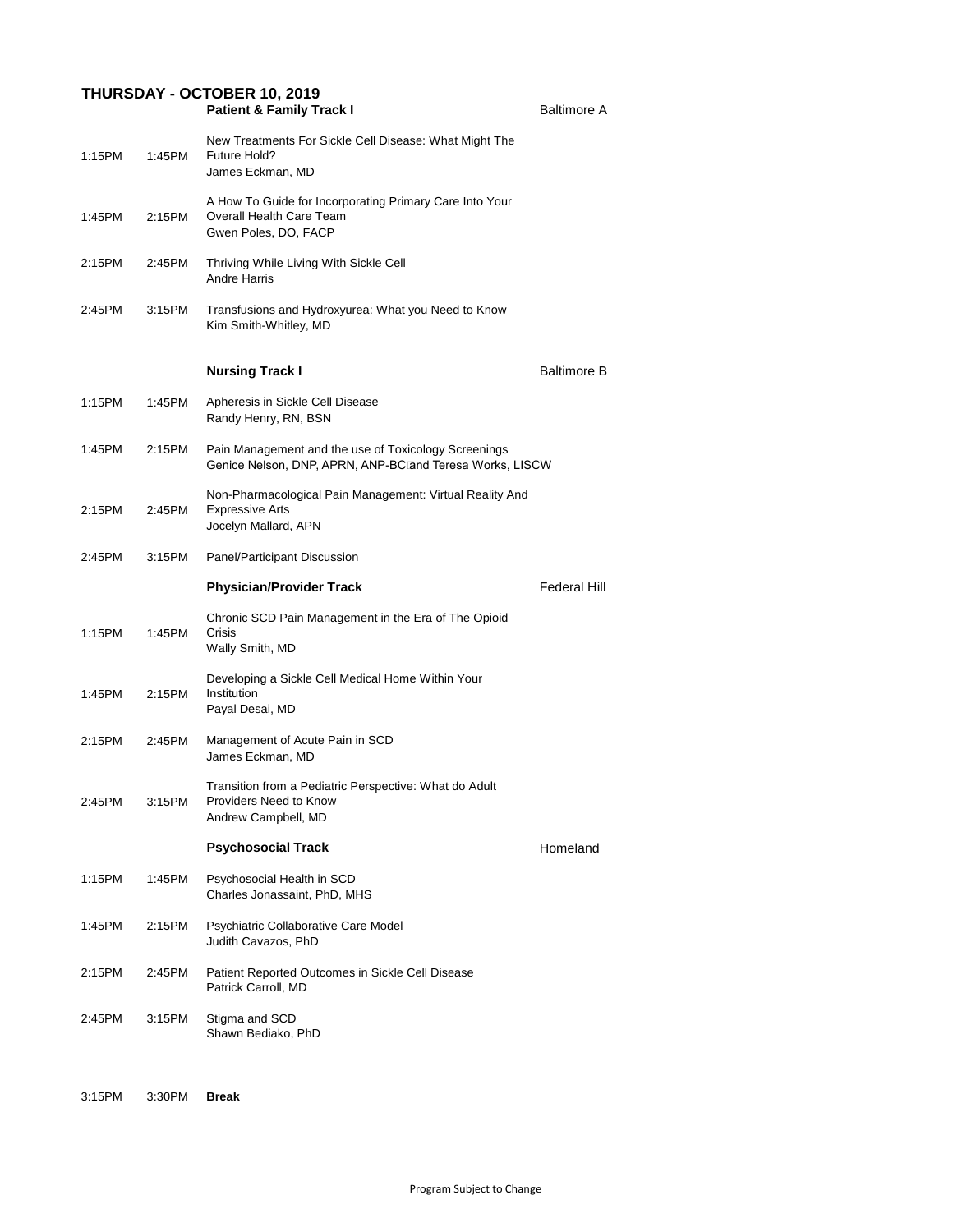### **THURSDAY - OCTOBER 10, 2019**

|        |        | <b>CONCURRENT WORKSHOPS SESSION II</b>                                                                                            |                     |
|--------|--------|-----------------------------------------------------------------------------------------------------------------------------------|---------------------|
|        |        | <b>Patient &amp; Family Track II</b>                                                                                              | <b>Baltimore A</b>  |
| 3:30PM | 4:00PM | Preparing for Transition: It's Never Too Soon<br>Andrew Campbell, MD                                                              |                     |
| 4:00PM | 4:30PM | What You Should Know About Gene Therapy<br>Julie Kanter, MD                                                                       |                     |
| 4:30PM | 5:00PM | My Newborn Has Been Diagnosed with SCD: What Every<br>Parent Needs to Know<br>E. Leila Jerome Clay, MD, MCTS                      |                     |
| 5:00PM | 5:30PM | Why should I "Get Connected?"<br>Lewis Hsu, MD, PhD                                                                               |                     |
|        |        | <b>Nursing Track II</b>                                                                                                           | <b>Baltimore B</b>  |
| 3:30PM | 4:00PM | Nursing Leadership Running a Comprehensive SCD Center<br>Genice Nelson, DNP, APRN, ANP-BC                                         |                     |
| 4:00PM | 4:30PM | NP Presence in The Emergency Department During an Acute<br>Pain Episodes-Lessons Learned<br>Tierra Blackmon, MSN, NP-C, AGACNP    |                     |
| 4:30PM | 5:00PM | Hospitalist View of the Inpatient Management of the SCD<br>patient<br>Toniqua Richardson, MSN, NP-c, AGACNP                       |                     |
| 5:00PM | 5:30PM | <b>Panel/Participant Discussion</b>                                                                                               |                     |
|        |        | <b>Physician/Provider Track II</b>                                                                                                | <b>Federal Hill</b> |
| 3:30PM | 4:00PM | Integrating Community Health Workers into a<br><b>Comprehensive SCD Care Model</b><br>Lewis Hsu, MD, PhD                          |                     |
| 4:00PM | 4:30PM | Novel Agents in the SCD Pipeline<br>James Eckman, MD                                                                              |                     |
| 4:30PM | 5:00PM | Management of Comorbidities in Adults with SCD<br>Sophie Lanzkron, MD, MHS                                                        |                     |
| 5:00PM | 5:30PM | A Focus on Girls and Women Living with SCD<br>Kim Smith-Whitley, MD                                                               |                     |
|        |        | <b>Psychosocial Track II</b>                                                                                                      | Homeland            |
| 3:30PM | 4:00PM | Defining "Community" from the Perspectives of Individuals<br>with Sickle Cell Disease in a Rural Setting<br>Raymona Lawrence, PhD |                     |
| 4:00PM | 4:30PM | Shared-Decision Making in Sickle Cell Disease<br>Lori E. Crosby, PsyD                                                             |                     |

4:30PM 5:00PM Yoga, Mind-Body Practices and Physical Activity for Preventing and Managing Sickle Cell Pain Beatrice Gee, MD

5:00PM 5:30PM Virtual Reality as Complementary Pain Therapy in Hospitalized Patients With Sickle Cell Disease Simon Robertson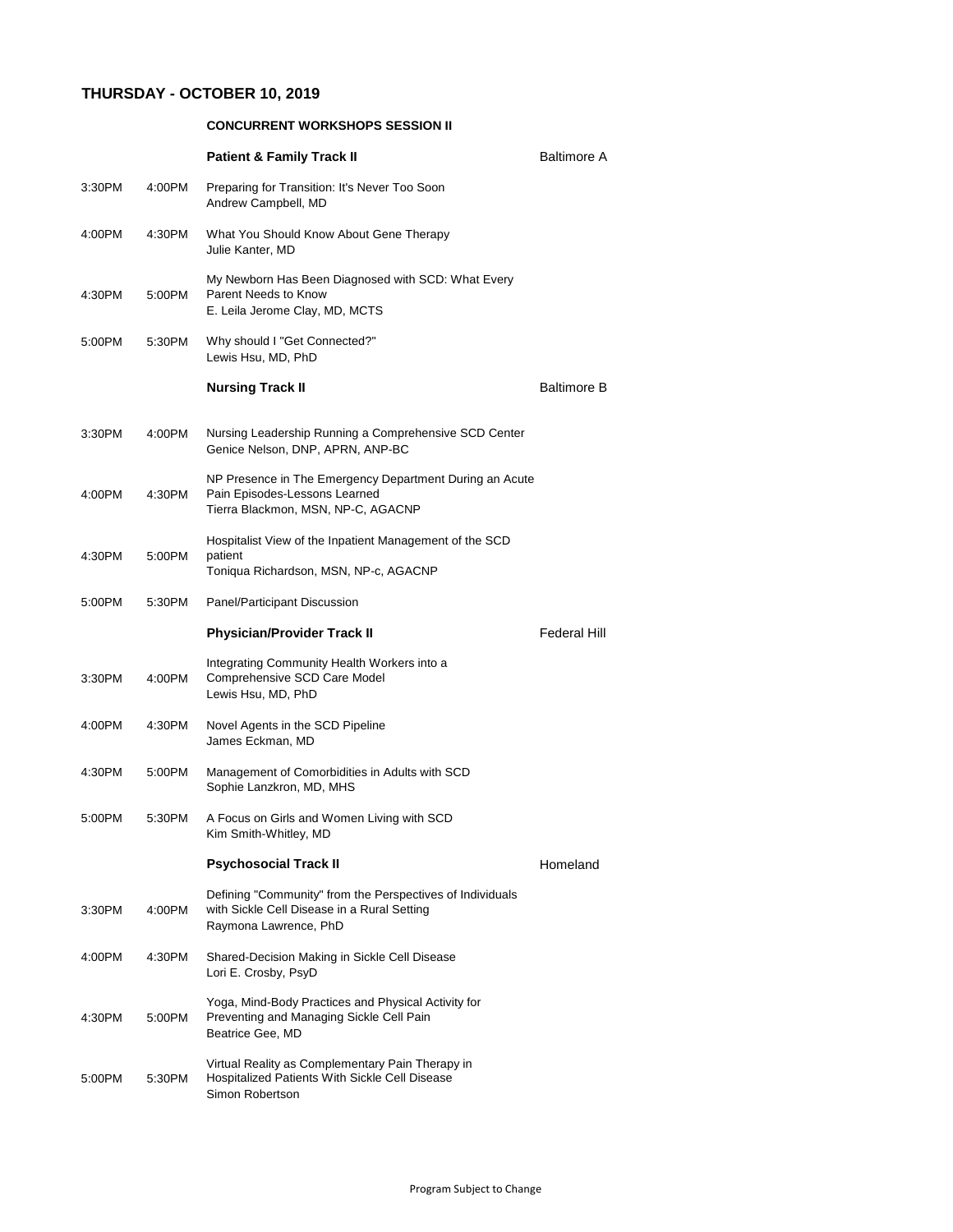# **THURSDAY - OCTOBER 10, 2019**

| 5:30PM | 6:30PM | <b>Young Adult Alliance</b><br>Are We There Yet<br>Kay- Diene Robinson, MPH, CHW<br>Shanika Walls                                                                                                                                                                        | Maryland DEF        |
|--------|--------|--------------------------------------------------------------------------------------------------------------------------------------------------------------------------------------------------------------------------------------------------------------------------|---------------------|
| 5:30PM | 6:30PM | <b>Patient Family Session I</b><br>How Do You Find Love When You Have An Inherited Blood Disorder?<br>Moderator: Dr. Marjorie Dejoie- Brewer and Charlotte Flemmings<br>Tristian Lee Schlachter<br><b>Andrew William Schlachter</b><br>Jean-Marc Dejoie<br>Edwige Dejoie | <b>Baltimore B</b>  |
| 6:00PM | 7:00PM | <b>Poster Session</b><br>Open to Attendees                                                                                                                                                                                                                               | Kent                |
| 7:00PM | 8:30PM | <b>Chairman's Reception</b><br>Sponsored by Novartis                                                                                                                                                                                                                     | Watertable Ballroom |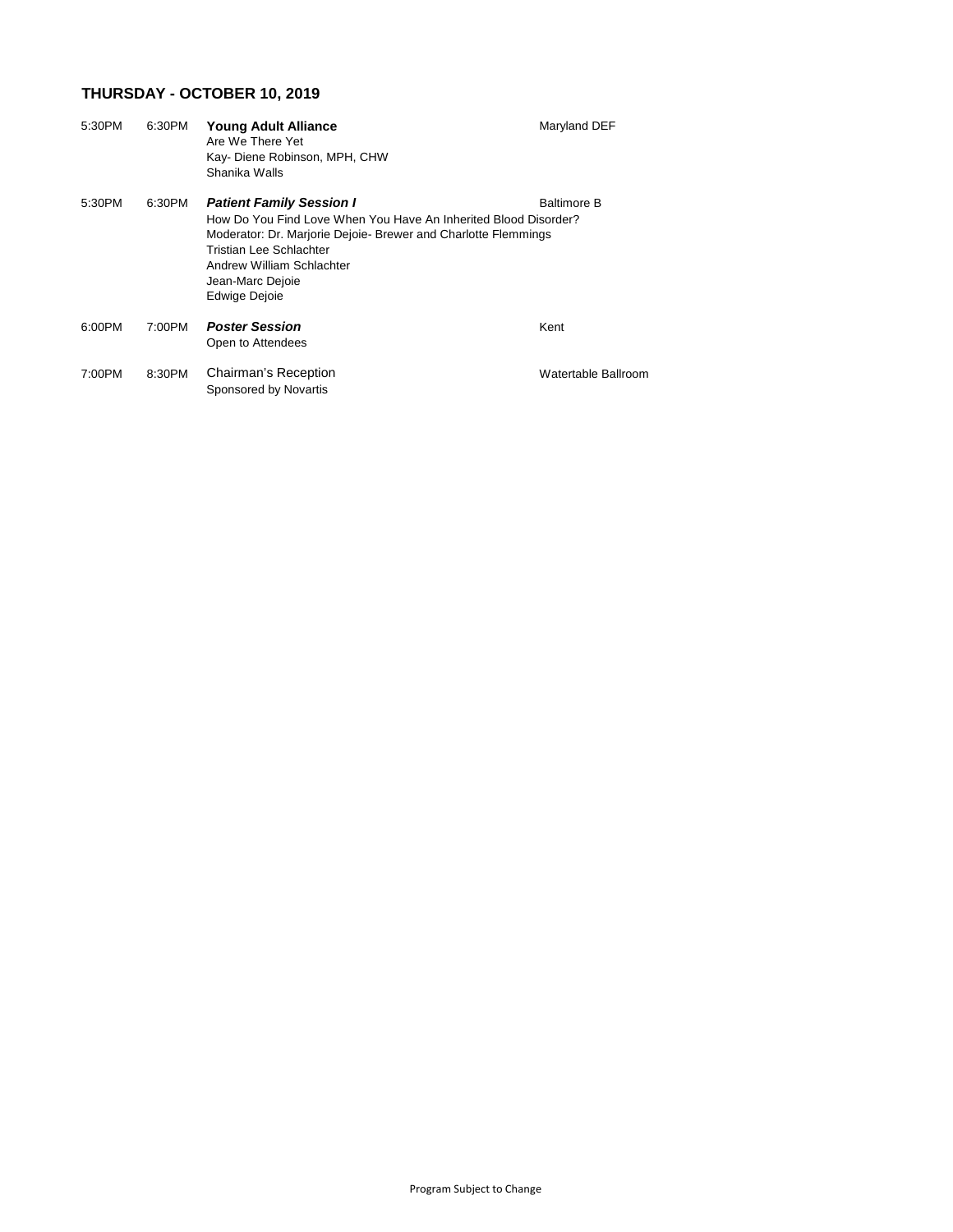### **THEME: Sickle Cell Community Embracing Change Together**

### **FRIDAY - OCTOBER 11, 2019**

| <b>START</b> |                 |                                                                                                                                                                                |                            |
|--------------|-----------------|--------------------------------------------------------------------------------------------------------------------------------------------------------------------------------|----------------------------|
| <b>TIME</b>  | <b>END TIME</b> | <b>ACTIVITY</b>                                                                                                                                                                | <b>ROOM</b>                |
|              |                 |                                                                                                                                                                                |                            |
| 7:30AM       | 5:00PM          | Registration                                                                                                                                                                   | Foyer                      |
| 7:30AM       | <b>5:00PM</b>   | <b>Get Connected Kiosk</b>                                                                                                                                                     | <b>Foyer</b>               |
| 7:30AM       | 7:00PM          | <b>Exhibits</b>                                                                                                                                                                | Baltimore & Maryland Foyer |
| 7:30AM       | 8:30AM          | Poster Judging Session                                                                                                                                                         | Kent                       |
| 7:30AM       | 8:30AM          | <b>Super Power Hour</b>                                                                                                                                                        |                            |
|              |                 | <b>Breakfast</b>                                                                                                                                                               | <b>Federal Hill</b>        |
|              |                 | <b>Speed Networking</b>                                                                                                                                                        | Homeland                   |
| 8:30AM       | 9:00AM          | <b>PLENARY SESSION I</b><br><b>Charles F. Whitten, MD Memorial Lecture</b><br>The Study of The Microbiome in Sickle Cell Disease Pain<br>Amanda Brandow, DO                    | Maryland EDF               |
| 9:00AM       | 10:00AM         | Men living with Sickle Cell Disease 2.0<br>Kevin Wake<br>Jerry Nwokorie<br>Oladipo Cole, MD<br>Dexter Darden<br>Rev. Dr. Jimmie Williams                                       |                            |
| 10:00AM      | 10:30AM         | <b>ASH SCD Guidelines</b><br>Robert I. Liem, MD, MS<br>Ronisha Edwards-Elliott, MSW, LSW                                                                                       | Maryland EDF               |
| 10:30AM      | 11:30AM         | <b>Healing The Healer Healthcare Provider Session</b><br>Wanda Whitten-Shurney, MD                                                                                             | <b>Baltimore A</b>         |
| 10:30AM      | 11:30AM         | <b>Parent/Caregiver Family Session</b><br>Rob Mitchell<br>Andrea Armstead<br>Angela Nivens<br><b>Cassandra White-Rivers</b><br>Carla Lewis                                     | Maryland EDF               |
| 11:30AM      | 11:45AM         | <b>Break</b>                                                                                                                                                                   |                            |
| 11:45AM      | 12:45PM         | Sickle Cell Disease & Brain Health<br>Sponsored by Global Blood Therapeutics<br>(Registration Required)<br>Carolyn Hoppe, MD<br>Melanie Fields, MD, MSCI<br>Jeremie Estepp, MD | Maryland EDF               |

1:00PM 1:30PM **Clarice Reid, MD Lecture** Maryland EDF The Case for Compassionate Comprehensive Care for Children and Adults with Sickle Cell Disease Marie Russell, MD

In Our Own Words - The Impact of Living with Sickle Cell Disease *Pre-Registration Required*

### **PLENARY SESSION II**

1:30PM 1:45PM **Break**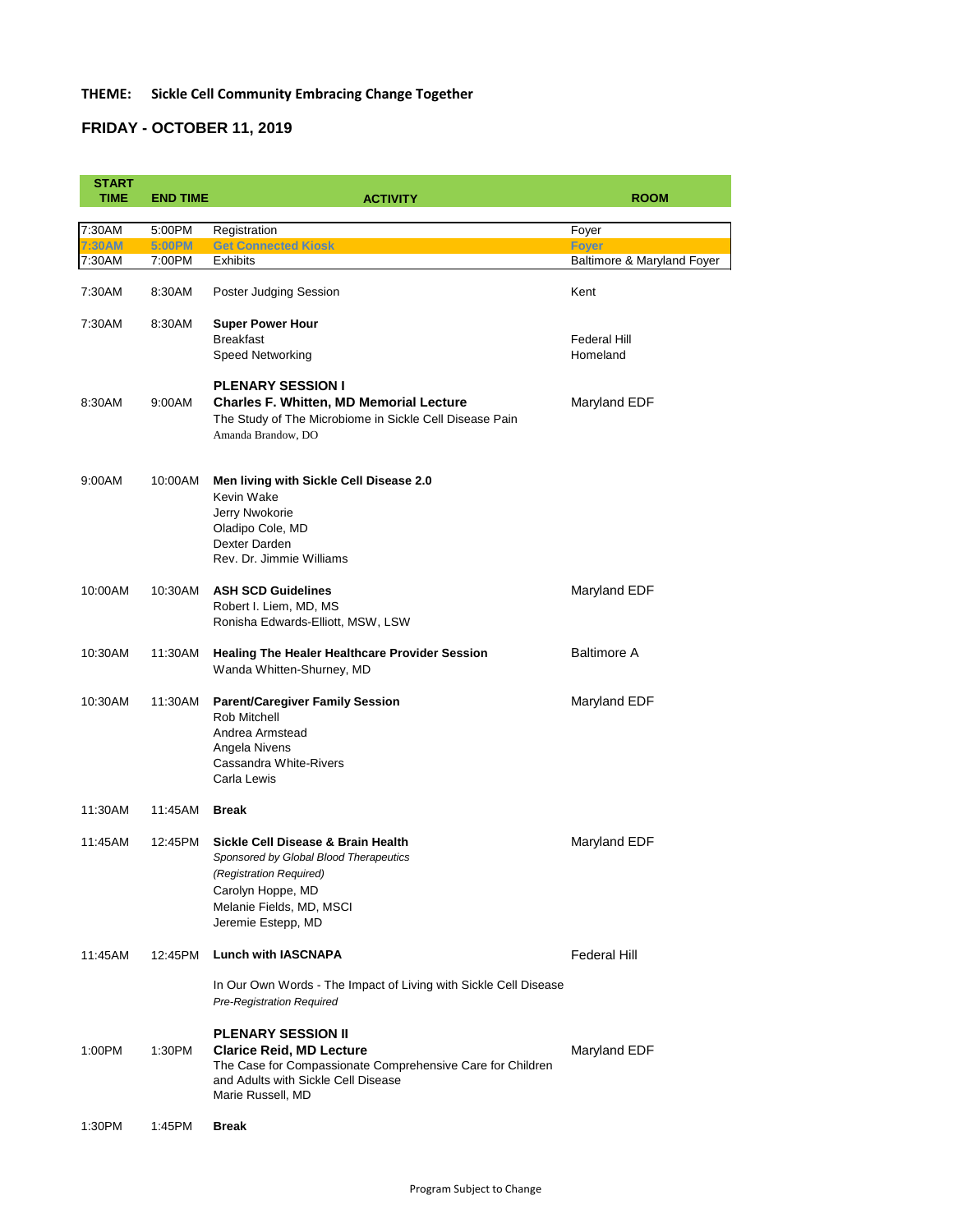### **FRIDAY - OCTOBER 11, 2019**

#### **SIMULTANEOUS SESSION I**

| 1:45PM | 2:00PM | <b>Clinical Research</b><br>ARU-1801, An Investigational Gene Therapy Using A Modified<br>Gamma-Globin Vector And Reduced-Intensity Bone Marrow<br>Conditioning, Shows Promising Correction Of Sickle Cell Disease<br>Phenotype<br>Michael Grimley, MD | <b>Baltimore B</b> |
|--------|--------|--------------------------------------------------------------------------------------------------------------------------------------------------------------------------------------------------------------------------------------------------------|--------------------|
| 2:00PM | 2:15PM | Addressing The Viewpoints On Contraception Of Adolescents<br>With Sickle Cell Disease<br>Phanirekha Chandra                                                                                                                                            |                    |
| 2:15PM | 2:30PM | New Educational Initiative To Enhance TCD Implementation:<br><b>Results From The Displace Study</b><br>Julie Kanter, MD                                                                                                                                |                    |
| 2:30PM | 2:45PM | Utilization Of Echo® Telementoring Sessions To Increase<br>Knowledge In The Treatment Of Sickle Cell Disease For<br><b>Providers Of Care</b><br>Rosalyn Stewart, MD, MS, MBA, FAAP, FACP                                                               |                    |
| 2:45PM | 3:00PM | The Sickle Cell Disease Adult Patient Experience: The Milestones<br>That Map The Emotional Journey<br><b>Cassandra Trimnell</b>                                                                                                                        |                    |
| 3:00PM | 3:15PM | A Prospective Phase II, Open-Label, Single-Arm, Multicenter<br>Study To Assess The Efficacy And Safety Of SEG101<br>(Crizanlizumab) In Sickle Cell Disease Patients With Priapism<br>(SPARTAN)<br>Gregory Kato, MD                                     |                    |
| 3:15PM | 3:30PM | A Phase II Randomized, Double-Blind, Placebo-Controlled Multi-<br>Center Study To Assess The Safety, Tolerability, And Efficacy Of<br>Riociguat In Patients With Sickle Cell Disease (Sterio-SCD)<br>Gregory Kato, MD                                  |                    |
| 3:30PM | 3:45PM | Results From The Randomized Placebo-Controlled Phase 3 Hope<br>Trial Of Voxelotor In Adults And Adolescents With Sickle Cell<br><b>Disease</b><br>Carolyn Hoppe, MD                                                                                    |                    |
| 3:45PM | 4:00PM | Safety And Efficacy Of Lentiglobin Gene Therapy In Patients With<br>Sickle Cell Disease<br>Julie Kanter, MD                                                                                                                                            |                    |
| 4:00PM | 4:15PM | Pediatric Sickle Cell Disease Screening Using Cellulose Acetate<br>Electrophoresis At A Hospital In Uganda<br>James Mubiru, PhD                                                                                                                        |                    |
| 4:15PM | 4:30PM | Introducing the Sickle Cell Disease Index<br>James Taylor, MD                                                                                                                                                                                          |                    |
|        |        | A Multicenter, Open-Label, Randomized, Phase II Study<br>Evaluating The Effect Of Crizanlizumab Plus Standard Of Care                                                                                                                                  |                    |

4:30PM 4:45PM (STEADFAST) Kenneth I. Ataga

Versus Standard Of Care Alone On Renal Function In Patients With Sickle Cell Disease And Chronic Kidney Disease

4:45PM 5:00PM

SCD-101: Novel Anti-Sickling Agent Reduces Pain, Fatigue And Improves Vascular Flow In Patients With Sickle Cell Disease

Khalid Elbashir, MD, MPH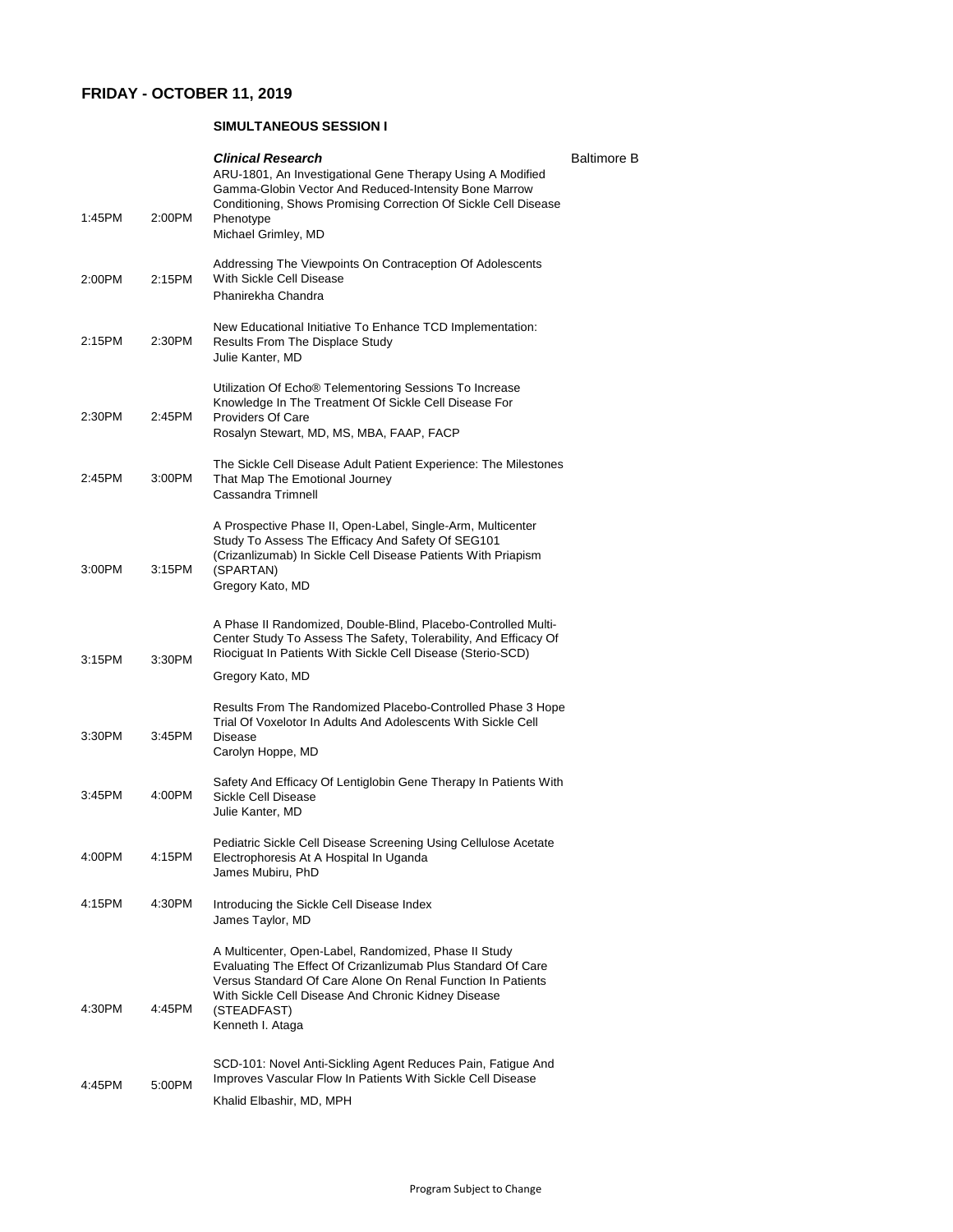### **FRIDAY - OCTOBER 11, 2019**

| 5:00PM | 5:15PM | A Randomized, Double-Blind, Phase III Study (Stand) Of<br>Crizanlizumab Versus Placebo, With Or Without<br>Hydroxyurea/Hydroxycarbamide In Adolescents And Adults With<br>Sickle Cell Disease And Vaso-Occlusive Crises<br>Wally Smith, MD |                    |
|--------|--------|--------------------------------------------------------------------------------------------------------------------------------------------------------------------------------------------------------------------------------------------|--------------------|
| 5:15PM | 5:30PM | Moringa Oleifera Extract Regulates The Expression Of Some<br><b>Sickle Cell Related Genes</b><br>Mojisola Cyril-Olutayo, PhD                                                                                                               |                    |
|        |        | <b>Community Based/Psychosocial Research</b>                                                                                                                                                                                               | <b>Baltimore A</b> |
| 1:45PM | 2:00PM | Youth And Caregiver Perspectives On Barriers And Facilitators To<br>Hydroxyurea Uptake In Pediatric Sickle Cell Disease<br>Aimee Hildenbrand, PhD                                                                                          |                    |
| 2:00PM | 2:15PM | Likelihood And Motivations For Patients To Enroll In A Sickle Cell<br><b>Disease Registry</b><br><b>Cortney Alleyne</b>                                                                                                                    |                    |
| 2:15PM | 2:30PM | Patient-Reported Complications Of Sickle Cell Disease With The<br><b>Greatest Impact On Quality Of Life</b><br>Anjulika Chawla, MD, FAAP                                                                                                   |                    |
| 2:30PM | 2:45PM | Transportation & Health: Improving Access To Care For Pediatric<br>Patients With Sickle Cell Disease Through Rideshare Apps<br>Lindsay Thomson BS, MBS, Simone Vais, BA                                                                    |                    |
| 2:45PM | 3:00PM | Strategies Used For Management Of Sickle Cell Disease And<br>Evaluation Of Patient Satisfaction Levels: An Interim Analysis Of<br>The International Sickle Cell World Assessment Survey (SWAY)                                             |                    |
|        |        | John James                                                                                                                                                                                                                                 |                    |
| 3:00PM | 3:15PM | Beyond Pain: The Symptoms And Impacts Of Sickle Cell Disease<br>On Children And Their Caregivers<br>Clark Brown, MD, PhD                                                                                                                   |                    |
| 3:15PM | 3:30PM | Advocating for Senate Bill 600/House Bill 761: Archival Research<br>on Sickle Cell Disease<br>Rayna Wallace, BS                                                                                                                            |                    |
| 3:30PM | 3:45PM | Faces Of Sickle Cell Disease (SCD) Storytelling Program: The<br><b>Power Of Patient Narratives</b><br><b>Ashley Valentine, MRes</b>                                                                                                        |                    |
| 3:45PM | 4:00PM | John Henryism And Sickle Cell Disease: Active Coping With<br><b>Stress</b><br>Kayla Cooper, BA                                                                                                                                             |                    |
| 4:00PM | 4:15PM | Investigating 'No Shows' At A Hospital-Based Pediatric Sickle Cell<br><b>Disease Clinic</b><br>Nicole Bohnker, MPH                                                                                                                         |                    |
|        |        | Sickle Cell Condition Advocates (SICCA): Making A Positive                                                                                                                                                                                 |                    |

4:15PM 4:30PM Impact In Our Community In Ghana. Prof. Aba Bentil Andam

4:30PM 4:45PM Assessing Post-Traumatic Stress Disorder, Anxiety And Depression In Caregivers Of Children With Sickle Cell Disease. La'Shardae Scott, BS

4:45PM 5:00PM Patient Centered Video Education: A New Information Resource Focused On Avoiding Blood Transfusion Complications.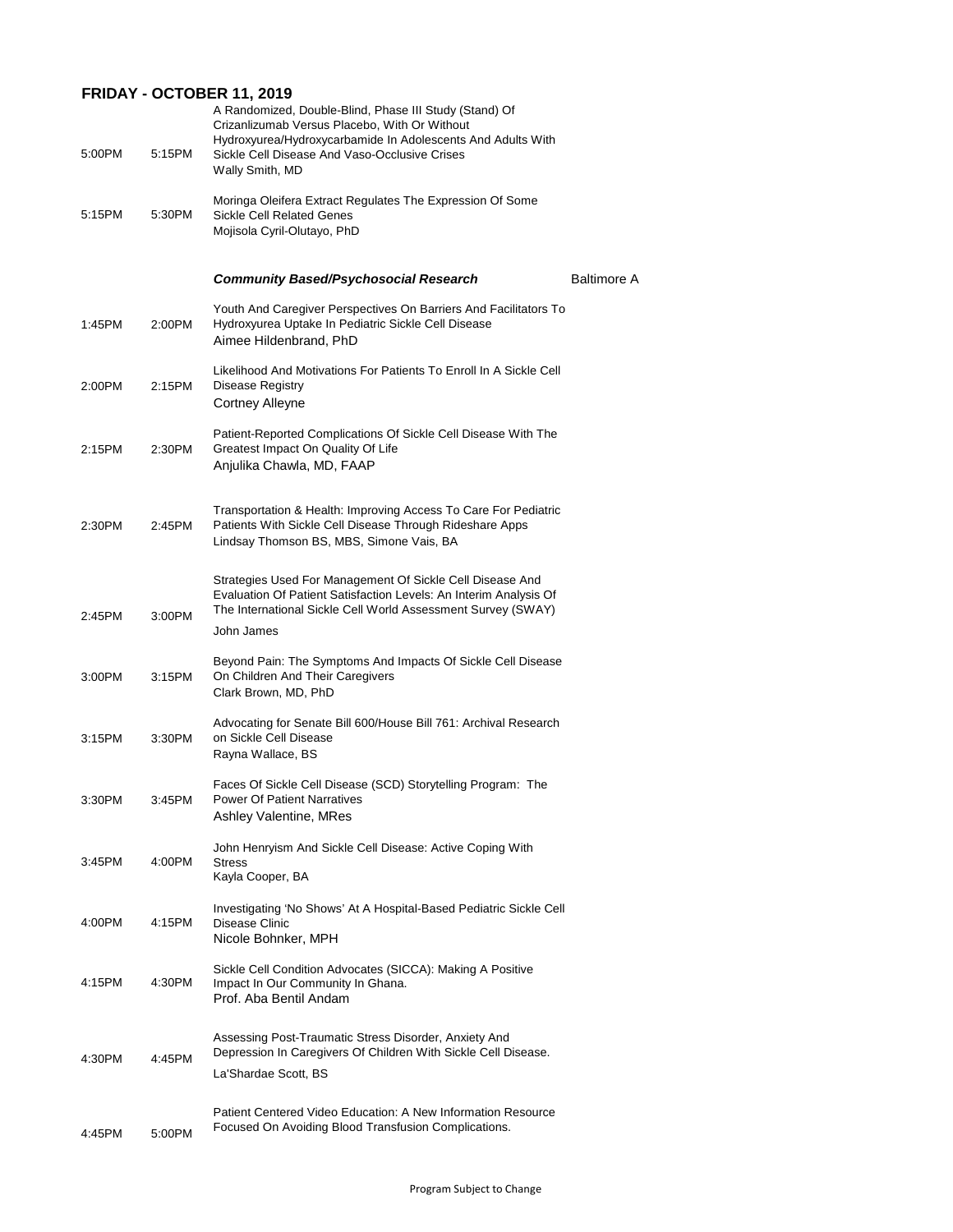## **FRIDAY - OCTOBER 11, 2019**

Ashley Singleton, MPH

| 5:00PM | 5:15PM | Group Healthcare Education for Sickle Cell Adolescent Patients<br><b>Transitioning to Adult Care</b><br>Ronisha Edwards-Elliott, MSW, LSW                                                              |             |
|--------|--------|--------------------------------------------------------------------------------------------------------------------------------------------------------------------------------------------------------|-------------|
| 5:15PM | 5:30PM | The Impact Of Sickle Cell Disease Symptoms On Patients' Daily<br>Lives: Interim Results From The International Sickle Cell World<br><b>Assessment Survey (SWAY)</b><br>Ifeyinwa Osunkwo                |             |
|        |        | <b>Public Health</b>                                                                                                                                                                                   | Maryland EF |
| 1:45PM | 2:00PM | Evaluation Of Variables Affecting The Care Of Patients With<br>Sickle Cell Disease By Us Location                                                                                                      |             |
|        |        | Julie Kanter, MD                                                                                                                                                                                       |             |
| 2:00PM | 2:15PM | Hospitalizations For Older Adults Living With Sickle Cell Disease<br>- Data From The California Sickle Cell Data Collection Program<br>2004-2016<br>Mary Hulihan, DrPH                                 |             |
| 2:15PM | 2:30PM | Leveraging A Community Health Worker Program To Improve<br>Access To Health Care For Sickle Cell Disease In Georgia<br>Jeanette Nu'man                                                                 |             |
| 2:30PM | 2:45PM | Sickle Life Adolescent Mentorship Project<br><b>Emmanuel Kofi Danso</b>                                                                                                                                |             |
| 2:45PM | 3:00PM | Motivators And Barriers Of Physical Activity Among Adolescents<br>With Chronic Disease: Literature Review<br>Olalekan Olorunyomi, MS                                                                   |             |
| 3:00PM | 3:15PM | Identification Of Sickle Cell Super-Utilization, A Single Institution<br>Experience<br>Titilope Fasipe, MD, PhD                                                                                        |             |
| 3:15PM | 3:30PM | "Lessons Learned" From Community Health Workers During The<br><b>Habit Study</b><br>Yina Castillo, BA Lucy Soriano, AA                                                                                 |             |
| 3:30PM | 3:45PM | Establishing A Sickle Cell Center In The New York City (NYC)<br><b>Public Hospital Setting</b><br>Linda Bulone, RN, OCN, CCRC                                                                          |             |
| 3:45PM | 4:00PM | Supporting The Student With Sickle Cell Disease: Promoting<br>Proactive Planning Through The Use Of A Comprehensive School-<br><b>Based Handbook</b><br>Trudy Tchume-Johnson, LSW, Kaitlin Murtagh, BA |             |
| 4:00PM | 4:15PM | Legal Processes For Access To Health And Social Assistance In<br>Sickle Cell Disease In Brazil<br>Evanilda Carvalho                                                                                    |             |
| 4:15PM | 4:30PM | Diagnosis And Short-Term Follow-Up Of Newborns Identified With<br>Sickle Disease By Newborn Screening In California, 2011-2018                                                                         |             |

Patricia McLendon, MPH

4:30PM 4:45PM Older Adults Living With Sickle Cell Disease – Data From The California Sickle Cell Data Collection Program 2004-2016 Susan Paulukonis

4:45PM 5:00PM Disease

Short and Long Term Goals of Young Adults with Sickle Cell

Tahirah Austin, MPH , Evelyn Stevens, MPH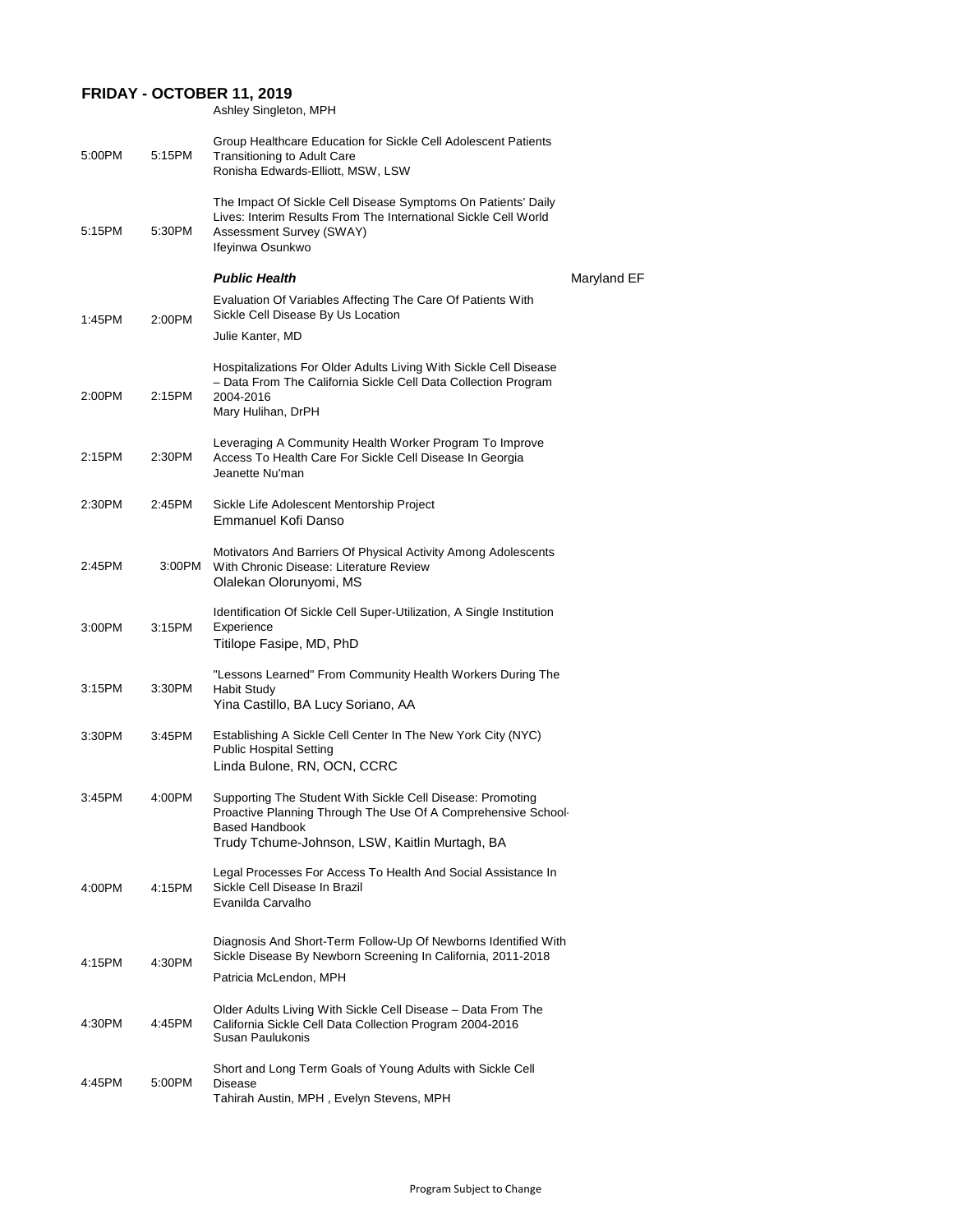## **FRIDAY - OCTOBER 11, 2019**

|        |        | Patients' Experience With Sickle Cell Disease: Treatment       |
|--------|--------|----------------------------------------------------------------|
|        |        | Patterns, Management Of Vaso-Occlusive Crises, And Barriers To |
| 5:00PM | 5:15PM | Care                                                           |
|        |        | Jincy Paulose, MD                                              |
|        |        |                                                                |

7:00PM 10:30PM UNITY SOIREE **Maryland CDEF** Theme: Caribbean Night

6:00PM 6:45PM **Red Carpet Reception** Maryland CDEF Featuring Red Carpet Interviews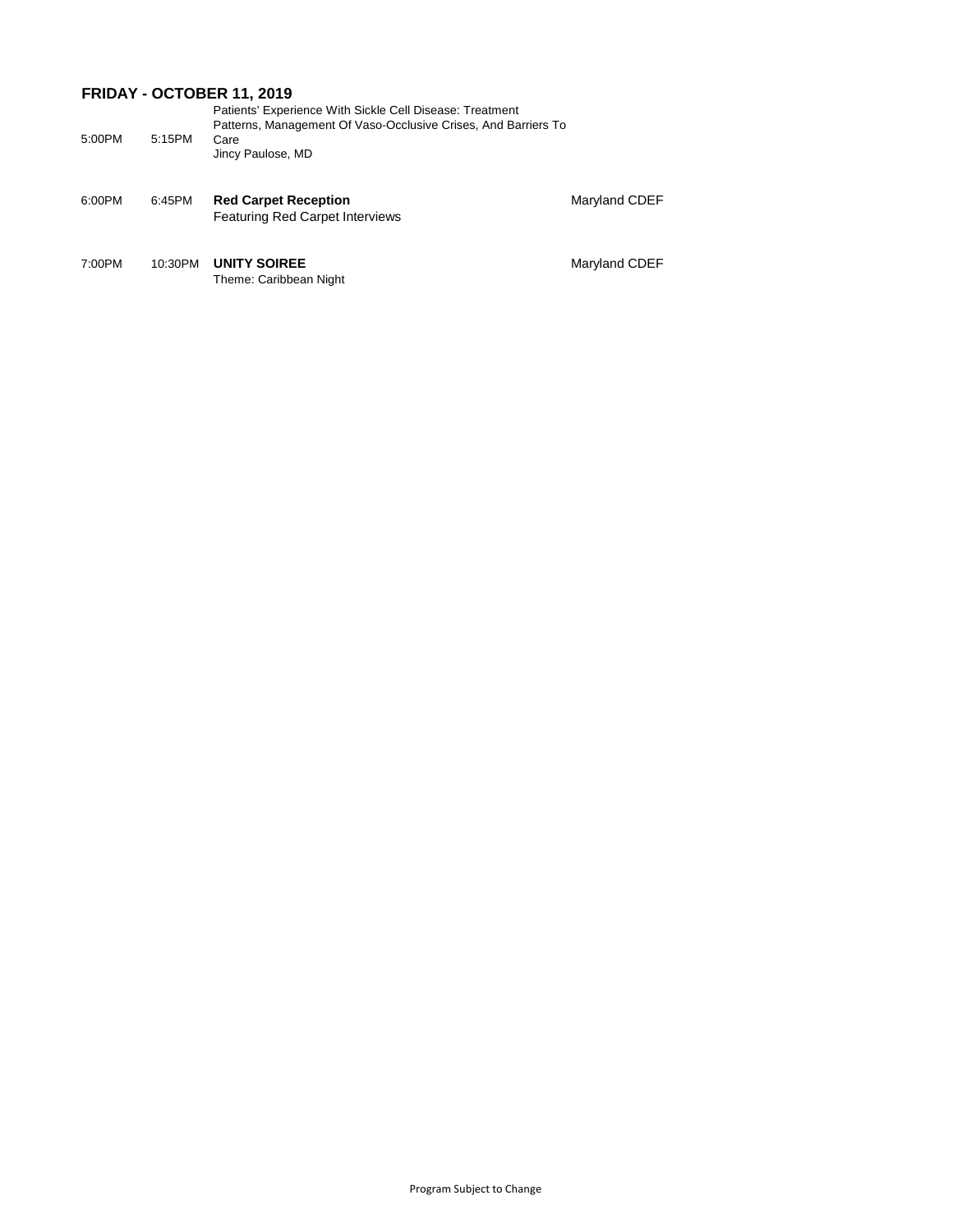## **THEME: Sickle Cell Community Embracing Change Together**

# **SATURDAY - OCTOBER 12, 2019**

| <b>START</b><br><b>TIME</b> | <b>END</b><br><b>TIME</b> | <b>ACTIVITY</b>                                                                           | <b>ROOM</b>                                |
|-----------------------------|---------------------------|-------------------------------------------------------------------------------------------|--------------------------------------------|
|                             |                           |                                                                                           |                                            |
| 8:30AM                      | 3:00PM                    | Registration                                                                              | Foyer                                      |
| 7:00AM<br>7:30AM            | 5:00PM<br>3:00PM          | <b>Get Connected Kiosk</b><br><b>Exhibits Open</b>                                        | <b>Foyer</b><br>Baltimore & Maryland Foyer |
| 3:00PM                      | 5:00pm                    | <b>Exhibitor Breakdown</b>                                                                |                                            |
|                             |                           |                                                                                           |                                            |
| 7:30AM                      | 8:30AM                    | <b>Super Power Hour</b>                                                                   |                                            |
|                             |                           | <b>Breakfast</b>                                                                          | <b>Baltimore Foyer</b>                     |
|                             |                           | <b>Speed Networking</b>                                                                   | Homeland                                   |
|                             |                           |                                                                                           |                                            |
| 8:00AM                      | 10:00AM                   | <b>Community Health Worker Training</b>                                                   | <b>Fells Point</b>                         |
| 8:00AM                      | 10:00AM                   | <b>SCDAA Board Meeting</b>                                                                | James                                      |
|                             |                           |                                                                                           |                                            |
|                             |                           | <b>Plenary IV</b>                                                                         |                                            |
| 9:30AM                      | 11:45AM                   | <b>Clinical Trial Update</b>                                                              | Maryland DEF                               |
| 11:45AM                     | $1:15$ pm                 | Lonzie Lee Jones Patient Advocacy Symposium                                               | Maryland DEF                               |
|                             |                           | Sponsored by Pfizer                                                                       |                                            |
| 1:15pm                      | 2:15pm                    | Lunch and Learn                                                                           | Maryland DEF                               |
|                             |                           | Sponsored by Cyclerion                                                                    |                                            |
|                             |                           |                                                                                           |                                            |
| $1:15$ pm                   | 2:15pm                    | <b>Patient Empowerment Luncheon</b> (Registration Required)                               | Homeland                                   |
|                             |                           | Sponsored by UCONN                                                                        |                                            |
| 2:15PM                      | 3:15PM                    | <b>National Partner Updates</b>                                                           | Maryland DEF                               |
|                             |                           |                                                                                           |                                            |
|                             |                           | American Society of Hematology                                                            |                                            |
|                             |                           | National Heart, Lung, and Blood Institute<br>Health Resources and Services Administration |                                            |
|                             |                           | <b>Center for Disease Control</b>                                                         |                                            |
|                             |                           | Food and Drug Administration                                                              |                                            |
|                             |                           | Office of Minority Health                                                                 |                                            |
|                             |                           |                                                                                           |                                            |
| 3:15PM                      | 3:30PM                    | <b>Closing Assembly &amp; Adjournment</b>                                                 | Maryland DEF                               |
|                             |                           | <b>Beverley Francis-Gibson</b>                                                            |                                            |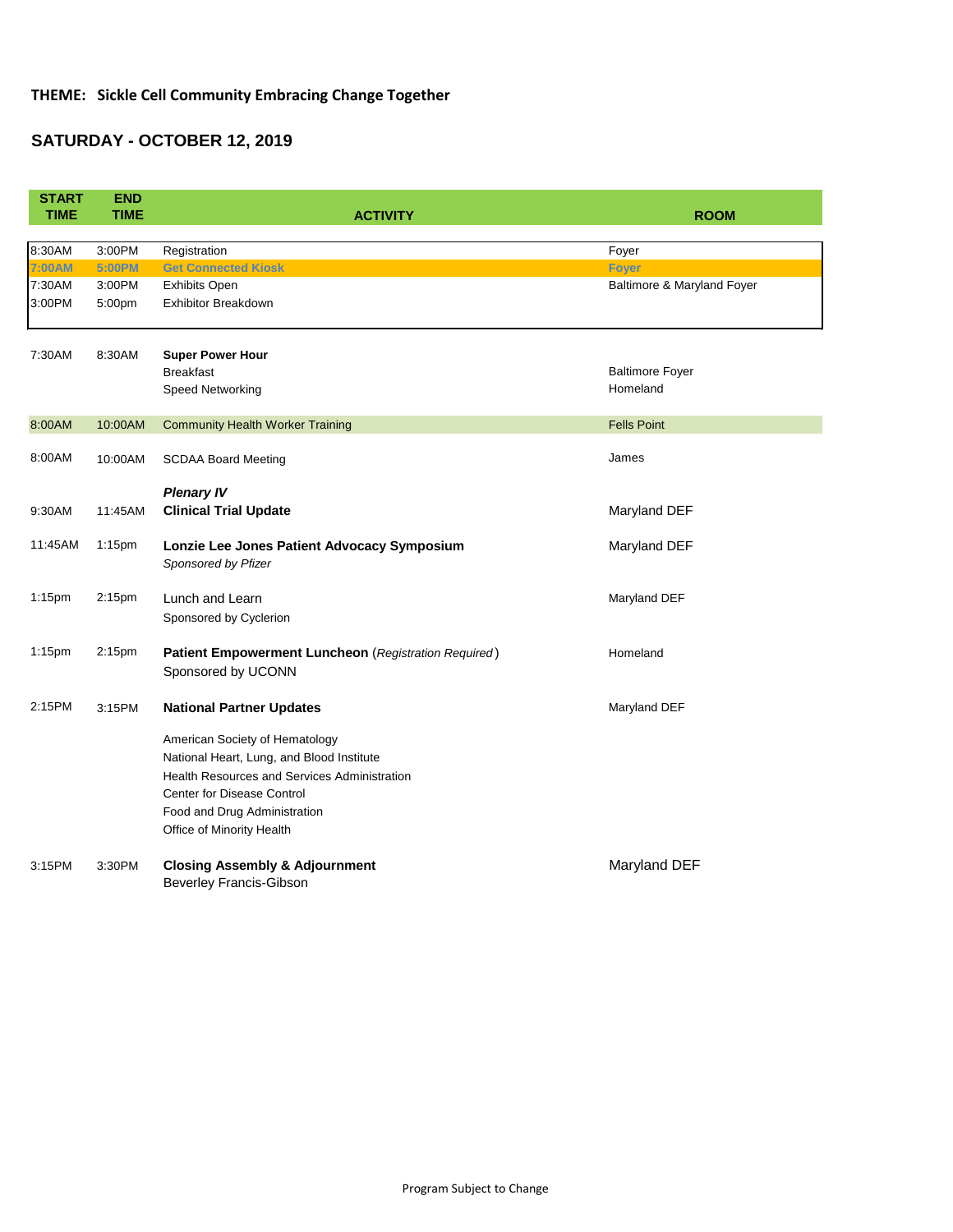#### **Title/Author**

Why Adult Provider Readiness Is More Important Than Patient Readiness During **Transition** Teresa Works, MSW, LCSW

Improving Appointment Adherence Among Pediatric Patients With Sickle Cell Disease

Joseph Delagrange, MSSA, LSW

Dreamsickle Kid's Foundation Mission to #MakeSickleCellPopular in Nevada Georgene Glass

Treatment Of Moderate To Severe Anemia In Sickle Cell Disease: Results From A 2018 Us Patient Chart Analysis Robin Howard

Sickle Cell Trait Identification, Notification, And Education In Maryland: Provider Survey

Monika Piccardi, RN, BSN, MS

Greater Depression Increases Risk Of Suicide For Adults With Sickle Cell Disease (SCD) Brianna Jones, M.A

An Integrative Review Of The Prevalence Of Depression Among Pediatric Patients With Sickle Cell Disease Kendall Moody

Engaging Individuals with Sickle Cell Disease and Their Caregivers in Clinical Research Education through Sickle Cell Community Research 101 Delores Quasie Woode

Sickle Cell Disease And Legs Ulcers : Barriers To Access The Health Care In Bahia - Brazil Evanilda Carvalho

Sickle Cell Team: Timely, Effective, Approach, Multidisciplinary Katie Cherenzia MSN, RN, ACCNS-AG, OCN

Building Sustainable Networks To Combat Blood Donation Shortages Starts With Community Engagement Nina Anderson

Knowledge, Attitudes, And Practices Study Of Sickle Cell Disease Students And Their Parents At A Secondary School In Uganda. James Mubiru, PhD